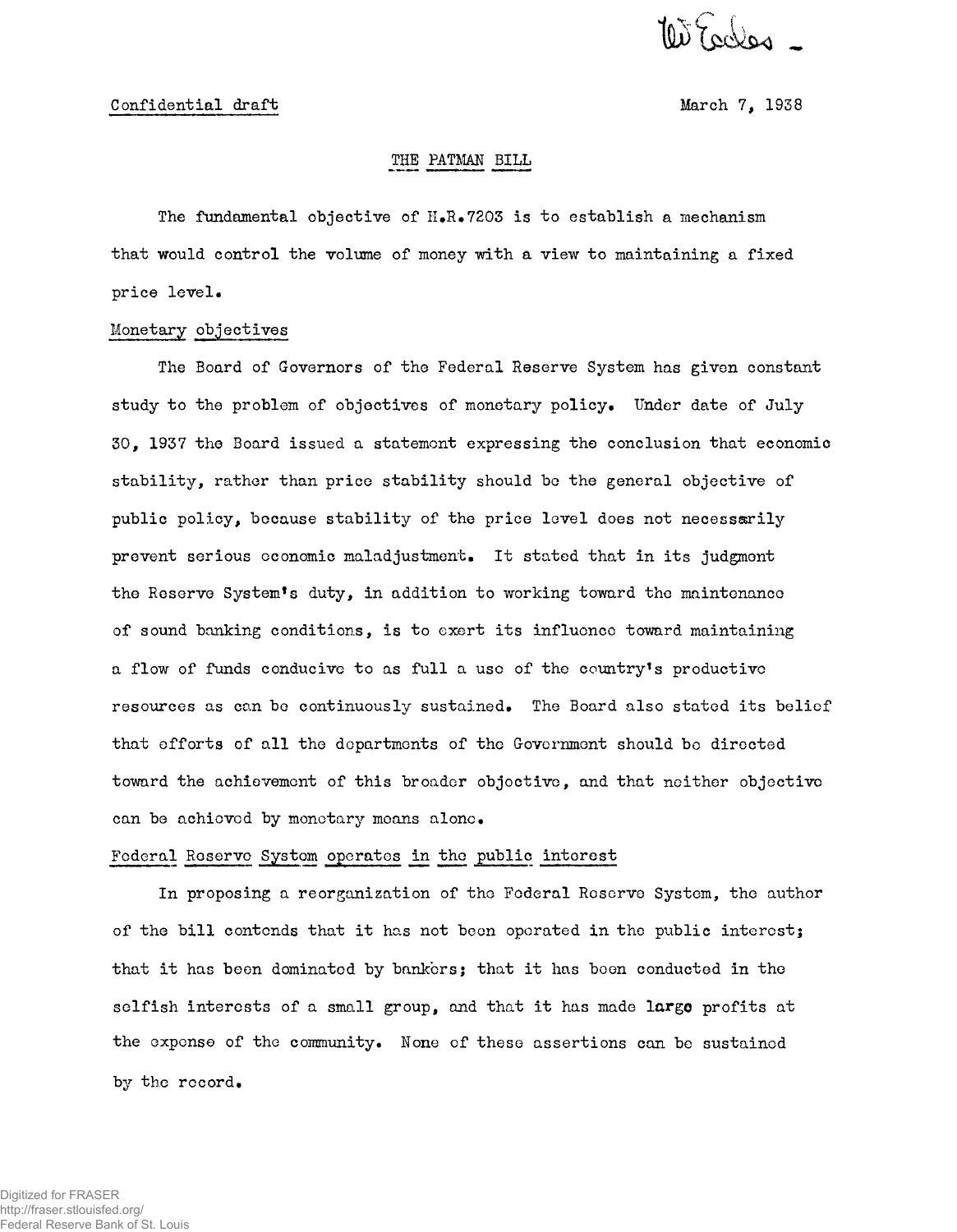Page 2

Ownership of stock by member banks does not enable the bankers to control the Federal Reserve System. It is more nearly in the nature of a compulsory capital contribution than stock ownership. Although the member banks elect two-thirds of the directors of the Reserve banks, the large banks elect only two out of nine directors. The small banks elect two, the medium-sized banks elect two and the Board of Governors in Washington appoints three. Only a third of the directors can be bankers and all directors and officers are subject to removal by the Board of Governors. The appointment of all Presidents and First Vice Presidents and the salaries of all officers and employees are subject to approval by the Board in Washington.

Complete authority over all matters of major national policy, such as the determination of discount rates, reserve requirements, margin requirements on security loans, and maximum rates of interest to be paid on time deposits is vested in the Board of Governors. Authority over open market operations is vested in an open market committee consisting of seven members of the Board of Governors and five members elected by the Reserve banks. Not only has the Board a majority of the committee, but the other members are subject to the Board's approval in their positions as presidents of the Reserve banks.

It is clear, therefore, that in matters with which the bill is primarily concerned the System is dominated, not by banks, but by the Board of Governors, a governmental body whose members are appointed by the President and confirmed by the Senate.

#### Earnings and expenses of the Federal Reserve banks.

During the twenty-three years of its existence the Federal Reserve System has earned approximately one and a quarter billions of dollars, of which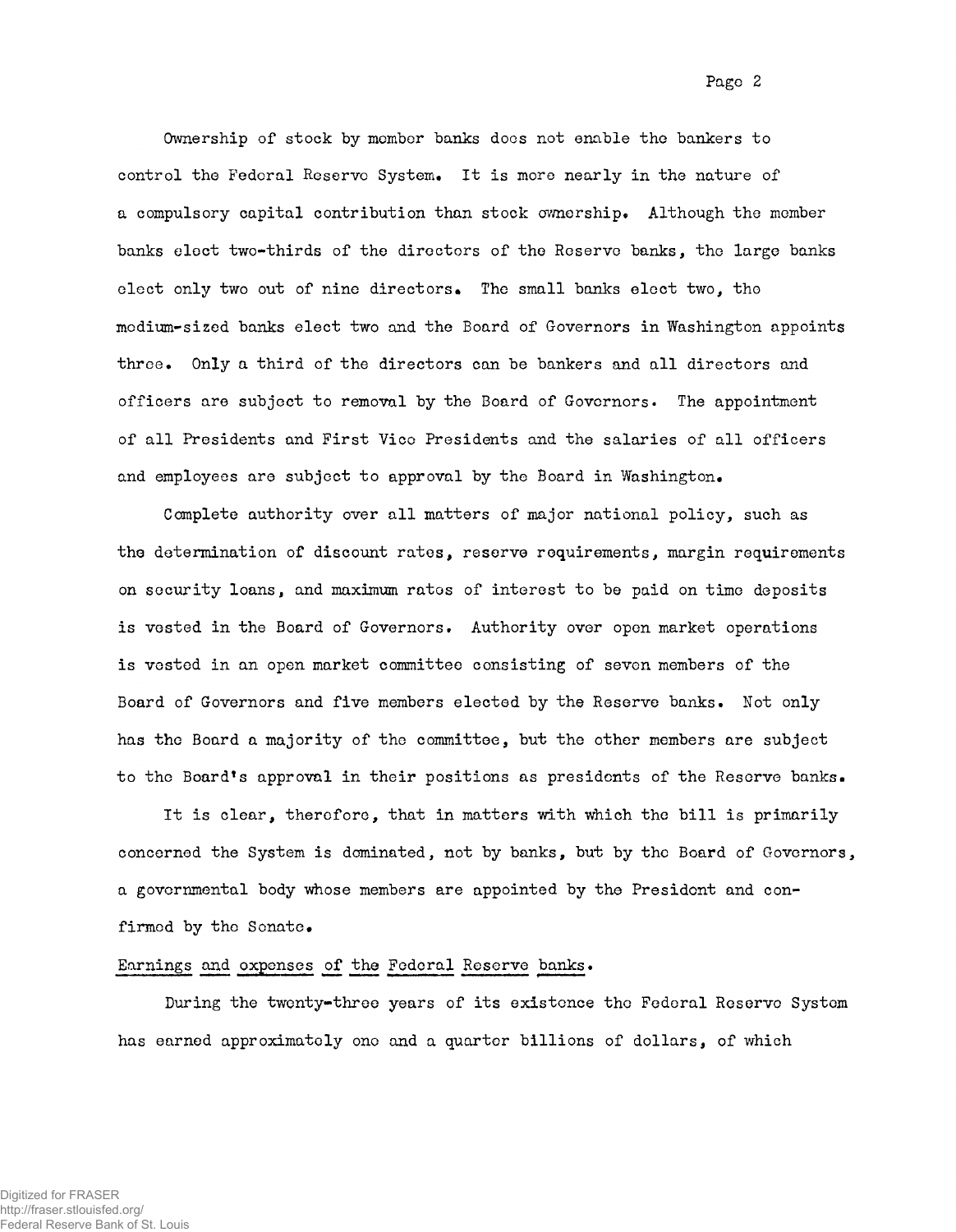one-half has been used for operating expenses incurred largely in performing public services, such as the cloaring and collection of checks, the supplying of currency to the banks and to the public, the performance of many duties for the United States Government, and in furnishing rediscount facilities for the member banks.

Of the six hundred million dollars of earnings above expenses, approximately one-fourth has been paid to the Government as franchise tax, nearly one-fourth has been turned over to the Federal Deposit Insurance Corporation as capital, one-fourth has been paid as the statutory dividends to member banks, and the remainder is held in a surplus account which in case of liquidation becomes the property of the Government.

Member banks contribute 3 per cent of their capital and surplus to the capital of the Reserve banks and receive not more than 6 per cent annually on this amount. A member bank having a capital and surplus of \$100,000 contributes \$3,000 to the Reserve bank's capital and receives annual dividends of \$180, or at a rate of less than two-tenths of 1 per cent on its own capital and surplus.

The System was established and is operated in the public interest and dominated by public officials; it performs a service that saves the people of the country far more than the cost of the System, and it makes no profits for any private interest other than the amount paid annually to stockholders at a fixed rate, which has been prescribed and can be changed by Congress.

The evils which the bill is designed to correct, therefore, do not exist in reality.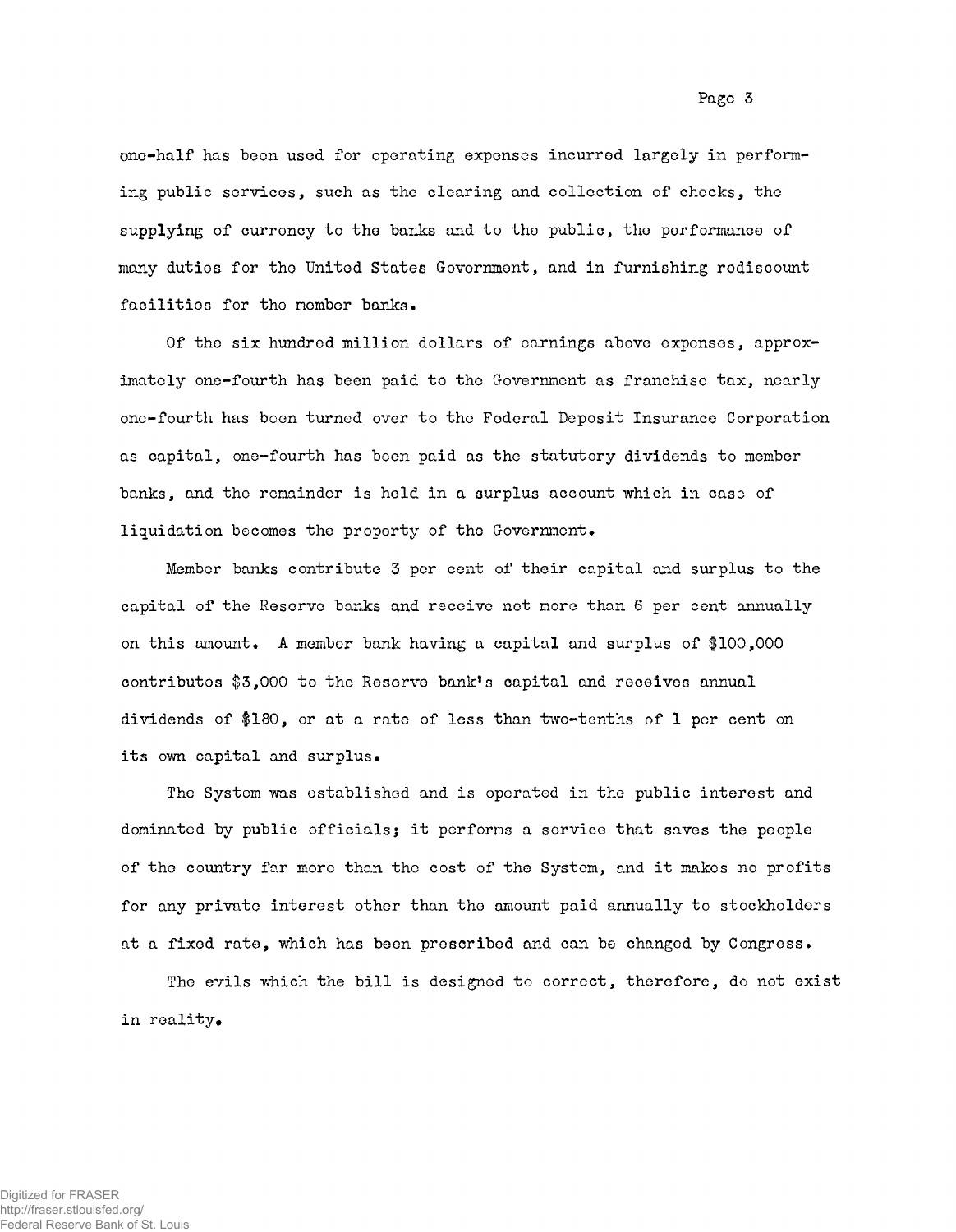Page 4

# The proposals in the bill

Proposals in tho bill for reorganizing the Reserve System would transfer ownership of tho stock in the Federal Reserve Banks to the Government and would have all the directors of the Reserve banks appointed by the President and approved by the Senate. It would enlarge the membership of the Board of Governors to fifteen, including three cx-officio members — the Secretary of the Treasury, the Comptroller of the Currency, and the Chairman of the Federal Deposit Insurance Corporation.

A Board of Governors of fifteen members proposed in the bill would be too unwieldy to function promptly and effectively. Appointment of Reserve bank directors by the President would tend to introduce party politics into the System, and would make it more difficult for it to work toward economic stability. The proposal in the bill to offer all the privileges of membership to nonmembor banks so long as they choose to keep their reserves in a Federal Reserve bank would enable all banks to profit by the services of the System so long as it suited them and to withdraw from it whenever the maintenance of reserves or compliance with any regulation by the Board appeared to them to be burdensome. It would make futile the proposed enlargement of the power to increase reserve requirements. It would remove all incentive to membership and would make it impossible for the System to discharge its responsibility for maintaining sound credit conditions.

Tho Board is convincod that improvement in our banking system is urgently needed but sees nothing in the proposed bill that would tend in this direction. Monetary authorities and fiscal authorities

The primary function of tho Treasury is to collect taxes, borrow money, and provide funds for the various agencies of the Government in accordance with Congressional appropriations. Tho primary function of the Federal Reserve System is to influence the flow of money and to contribute to the